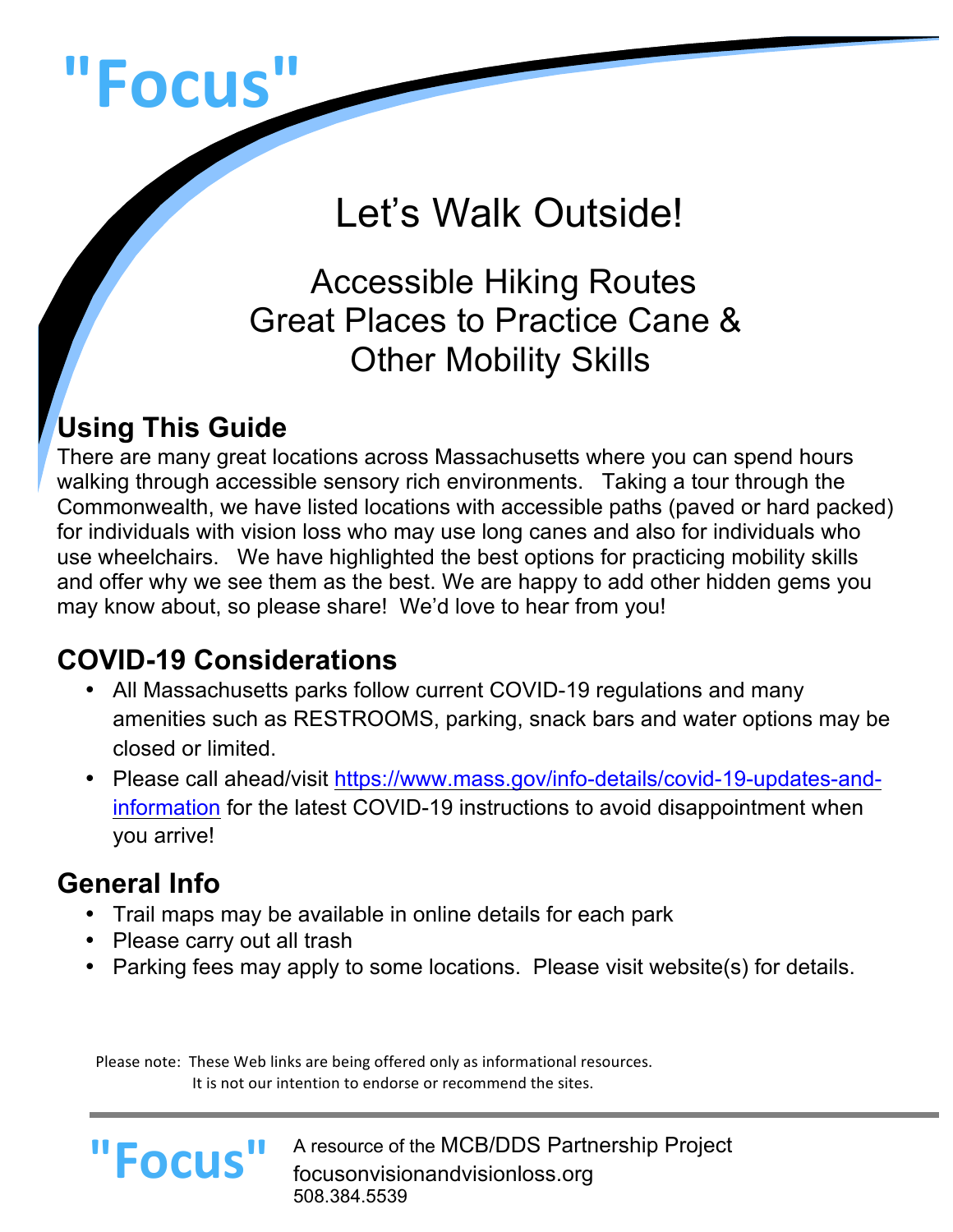### **Adaptive Recreation**

- DCR Universal Access: Please call (413) 545-5760 or visit https://www.mass.gov/orgs/universal-access-programfor locations where adaptive recreational equipment is available including wheelchair-free canoeing, beach accessible big wheel chairs, wheelchair mats on sand, accessible pools, and more.
	- o mass.gov/accessible-hiking-and-golfing
	- o mass.gov/service-details/adaptive-hiking-programs mass.gov/visitmassachusetts-state-parks

| <b>Park</b>                                              | <b>Town</b>     | <b>Walk</b><br><b>Surface</b>        | <b>Comments</b>                                                                                                                                                                                                                           |
|----------------------------------------------------------|-----------------|--------------------------------------|-------------------------------------------------------------------------------------------------------------------------------------------------------------------------------------------------------------------------------------------|
| <b>Chicopee</b><br><b>Memorial State</b><br><b>Park</b>  | Chicopee        | paved &<br>unpaved                   | Paved bike trail, unpaved trails, swim in<br>reservoir, cross country, grills,<br>restrooms, accessible beaches,<br>https://www.mass.gov/locations/chicope<br>e-memorial-state-park                                                       |
| <b>Ashuwillticook</b><br><b>Rail Trail</b>               | <b>Cheshire</b> | wide<br>paved<br>path                | 12.7 mile walking/bike riding path<br>through Cheshire, Lanesborough, &<br>Adams in scenic wildlife area. Cross<br>country & shoe showing in winter,<br>beach wheelchair,<br>https://www.mass.gov/locations/ashuwil<br>Iticook-rail-trail |
| <b>Walden Pond</b><br><b>State</b><br><b>Reservation</b> | Concord         | paved;<br>unpaved;<br>wide<br>trails | Accessible: beach, picnic, trails,<br>restrooms, beach w/c available*, cross<br>country skiing & snowshoeing; closes at<br>capacity so call daily (978) 369-3254<br>https://www.mass.gov/locations/walden<br>-pond-state-reservation      |

Please note: These Web links are being offered only as informational resources. It is not our intention to endorse or recommend the sites.

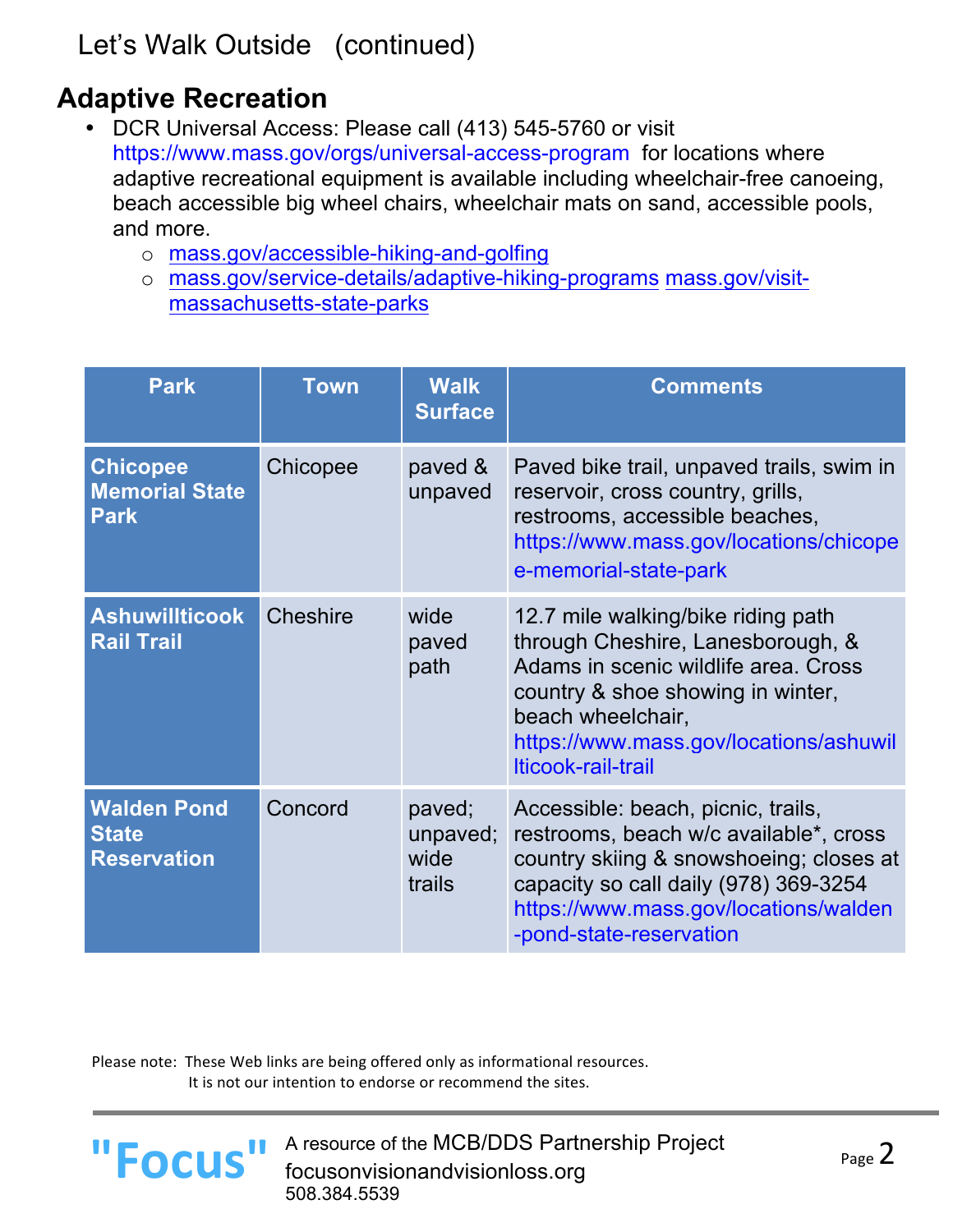| <b>Park</b>                                | <b>Town</b>                          | <b>Walk</b><br><b>Surface</b> | <b>Comments</b>                                                                                                                                                                                                                                                                                                                                                                |
|--------------------------------------------|--------------------------------------|-------------------------------|--------------------------------------------------------------------------------------------------------------------------------------------------------------------------------------------------------------------------------------------------------------------------------------------------------------------------------------------------------------------------------|
| <b>Cape Cod Rail</b><br><b>Trail</b>       | South<br>Dennis to<br><b>Orleans</b> | paved                         | South Dennis / Harwich / Brewster /<br>Orleans / Eastham / Wellfleet are<br>connected with several access points;<br>"run, walk or ride through 6 towns"; ride<br>horseback, swim, fish, hike, hunt (be<br>aware), bike paths, cross country ski,<br>snowshoe; bike rentals, accessible bike<br>paths (508) 457-0495<br>https://www.mass.gov/locations/cape-<br>cod-rail-trail |
| <b>Demarest Lloyd</b><br><b>State Park</b> | Dartmouth                            | beach<br>mat                  | Access to rocky beach is provided with<br>beach mat & beach wheelchairs<br>https://www.mass.gov/locations/demare<br>st-lloyd-state-park                                                                                                                                                                                                                                        |
| <b>Dighton Rock</b><br><b>State Park</b>   | Dighton                              | packed<br>dirt                | Museum by appointment only, walking<br>trails, bring outdoor games, fishing,<br>canoeing, 85 acre park,<br>https://www.mass.gov/locations/dighton<br>-rock-state-park                                                                                                                                                                                                          |
| <b>Dunn State</b><br><b>Park</b>           | Gardner                              | compact<br>stone<br>dust      | Accessible beach (w/acc. beach chair),<br>picnic, w/c access. fishing piers, boat,<br>canoe, kayak, picnic areas, 1 mile<br>Woodland trail access, for w/c & heart<br>healthy w/low grade (508) 457-0495<br>https://www.mass.gov/locations/dunn-<br>state-park                                                                                                                 |

Please note: These Web links are being offered only as informational resources. It is not our intention to endorse or recommend the sites.



**POCUS** A resource of the MCB/DDS Partnership Project page 3<br> **FOCUS** focusonvisionandvisionloss.org 508.384.5539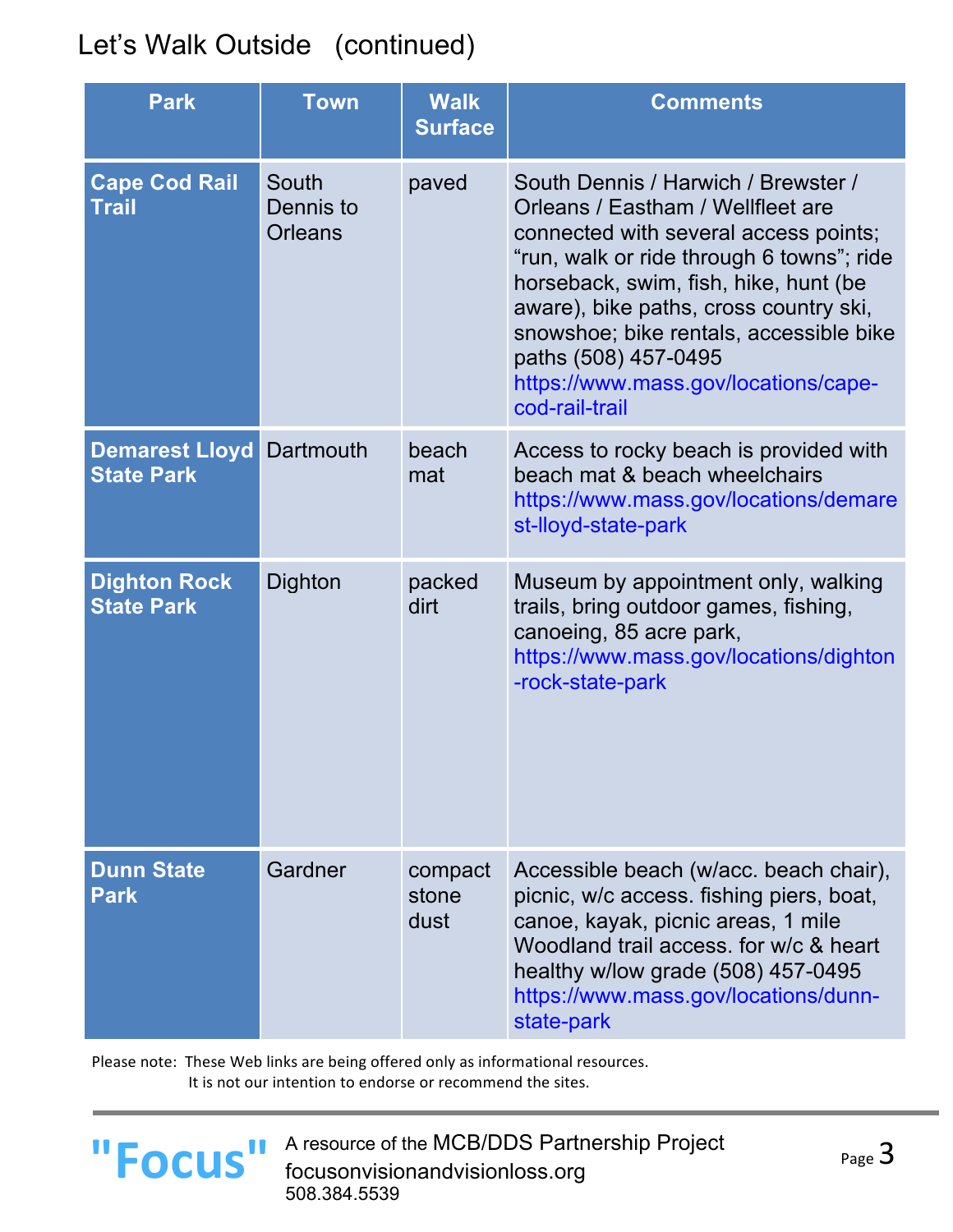| <b>Park</b>                                | <b>Town</b>       | <b>Walk</b><br><b>Surface</b>                                                             | <b>Comments</b>                                                                                                                                                                                                                                                                        |
|--------------------------------------------|-------------------|-------------------------------------------------------------------------------------------|----------------------------------------------------------------------------------------------------------------------------------------------------------------------------------------------------------------------------------------------------------------------------------------|
| <b>DAR State</b><br><b>Forest</b>          | Goshen            | hard<br>packed<br>surface<br>for $w/c$ &<br>defined<br>guideline<br>for white<br>cane use | Daughters of the Amer. Rev. Forest,<br>accessible beach, horseback riding,<br>fishing, cross country, snowshoeing,<br>grills, beach w/c, accessible boating &<br>hiking (413) 268-7098<br>https://www.mass.gov/locations/daught<br>ers-of-the-american-revolution-dar-<br>state-forest |
| <b>Kennedy Park</b>                        | <b>Fall River</b> | paved                                                                                     | Sensory walks, picnic, group games<br>https://en.wikipedia.org/wiki/Kennedy_P<br>ark (Fall River, Massachusetts)                                                                                                                                                                       |
| <b>Heritage Park</b>                       | <b>Fall River</b> | paved;<br>wooden<br>walkway                                                               | Section for using white cane,<br>wheelchair access, carousel, rest<br>rooms, gift shop, on Taunton River<br>https://www.mass.gov/locations/fall-<br>river-heritage-state-park                                                                                                          |
| <b>Wompatuck</b><br><b>State Park</b>      | Hingham           | several<br>paved<br>trails,<br>others<br>hard<br>packed                                   | Camp, hike, paved bike path, heart-<br>healthy trail, *wear orange in hunting<br>season, (617) 895-8245<br>https://www.mass.gov/locations/wompa<br>tuck-state-park                                                                                                                     |
| <b>Mt. Tom State</b><br><b>Reservation</b> | Holyoke           |                                                                                           | Accessible hiking, golfing, rest rooms,<br>heart healthy trails, picnic, & fish.<br>Cross country ski, snowshoe<br>$(413) 534 - 1186$<br>https://www.mass.gov/locations/mount-<br>tom-state-reservation                                                                                |

Please note: These Web links are being offered only as informational resources. It is not our intention to endorse or recommend the sites.

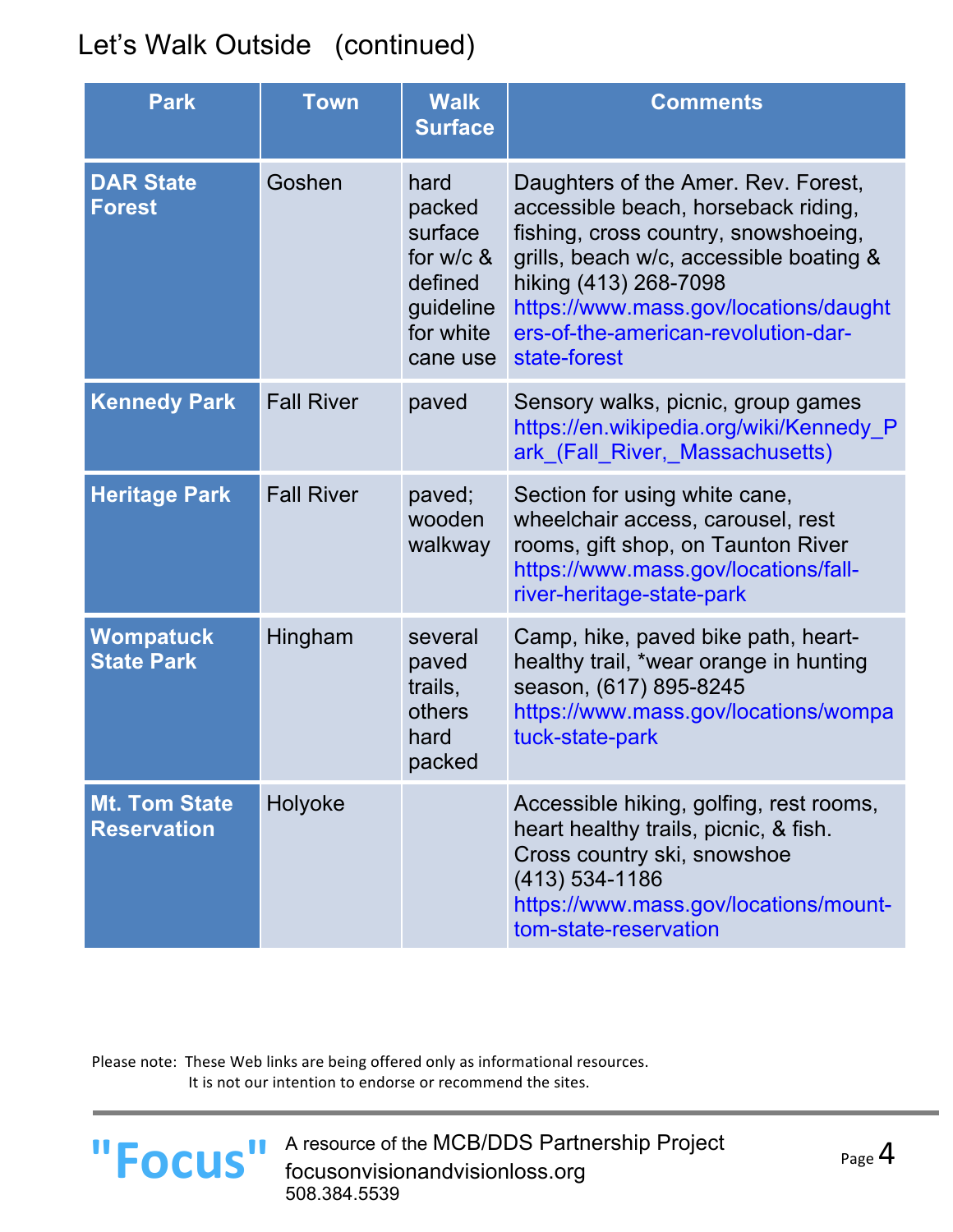| <b>Park</b>                             | Town          | <b>Walk</b><br><b>Surface</b>        | <b>Comments</b>                                                                                                                                                                                                                                     |
|-----------------------------------------|---------------|--------------------------------------|-----------------------------------------------------------------------------------------------------------------------------------------------------------------------------------------------------------------------------------------------------|
| <b>Hopkinton</b><br><b>State Park</b>   | Hopkinton     |                                      | Self-guided heart healthy nature park,<br>picnic area, restrooms, boat rental<br>available (508) 435-4303<br>https://www.mass.gov/locations/hopkint<br>on-state-park                                                                                |
| <b>Nantasket</b><br><b>Beach</b>        | Hull          | sandy<br>beach,<br>paved<br>sidewalk | Beach wheelchairs available at<br>bathhouse; food options, mini-golf,<br>arcade, new boardwalk, historic<br>Carousel (617) 925-1777<br>https://www.mass.gov/locations/nantas<br>ket-beach-reservation                                               |
| Mt. Greylock<br><b>State Park</b>       | Lanesboro     | paved &<br>packed<br>packed<br>dust  | Highest point in MA, access paved<br>route at summit, and at the Glen, great<br>views, hike, camp, cross country ski,<br>snowshoe (413) 499-4262<br>https://www.mass.gov/locations/mount-<br>greylock-state-reservation                             |
| <b>Blue Hills</b><br><b>Reservation</b> | <b>Milton</b> | packed<br>dirt,<br>some<br>paved     | A few paved trails, ski, cross country,<br>horseback riding, ski lessons & rentals,<br>Wildlife Museum, rock climbing, camp,<br>picnic, assessable by bus & train<br>(617) 698-1802<br>https://www.mass.gov/locations/blue-<br>hills-reservation    |
| <b>Buttonwood</b><br>Park*              | New Bedford   | paved &<br>dirt paths                | Zoo, arboretum, gardens, walking<br>paths, pond, Zoo, Zoo Train, Charlie's<br>Nature Play, picnic by lake, Swan<br>Paddle Boats. *must purchase all<br>tickets on line in advance, group &<br>senior rates available<br>https://buttonwoodpark.org/ |

Please note: These Web links are being offered only as informational resources. It is not our intention to endorse or recommend the sites.



**POCUS** A resource of the MCB/DDS Partnership Project page 5<br> **FOCUS** focusonvisionandvisionloss.org 508.384.5539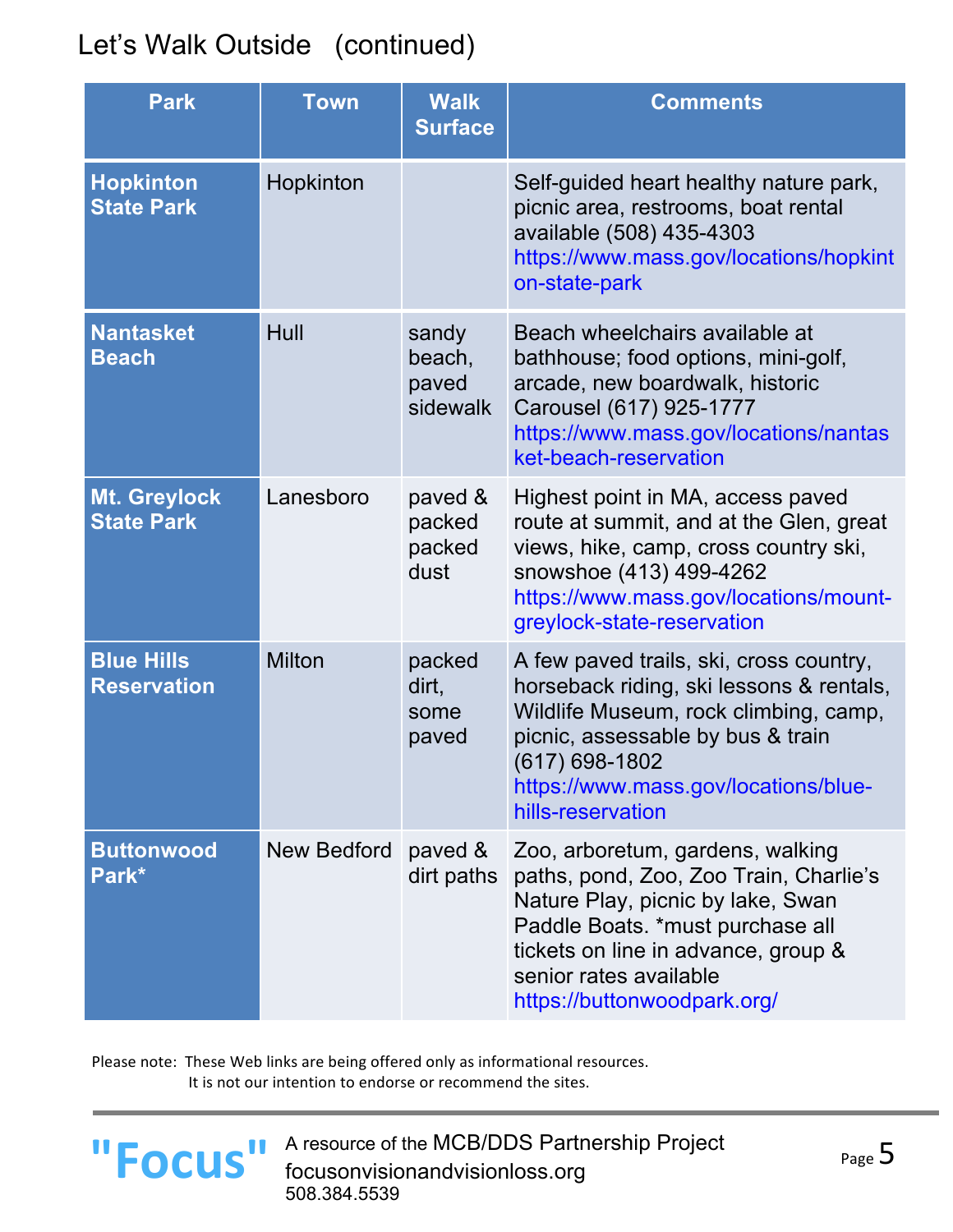| <b>Park</b>                                              | <b>Town</b>             | <b>Walk</b><br><b>Surface</b> | <b>Comments</b>                                                                                                                                                                                                                                                     |
|----------------------------------------------------------|-------------------------|-------------------------------|---------------------------------------------------------------------------------------------------------------------------------------------------------------------------------------------------------------------------------------------------------------------|
| <b>Harold Parker</b><br><b>State Park</b>                | <b>North</b><br>Andover | some<br>paved<br>trails       | Accessible beaches, beach wheelchair,<br>fish, picnic, rest rooms, swim, heart<br>healthy trails, camp, ponds, canoe,<br>kayak, horseback riding, cross-country<br>ski, snowshoeing (978) 686-3391<br>https://www.mass.gov/locations/harold-<br>parker-state-forest |
| <b>Norwottuck</b><br><b>Rail Trail</b>                   | Northampton             | wide<br>paved                 | Wide paved roads for walkers & use of<br>adapted bicycles, level path, well-<br>groomed grassy shorelines for white<br>cane users, restrooms<br>https://www.mass.gov/locations/norwott<br>uck-rail-trail                                                            |
| <b>Pilgrim</b><br><b>Memorial State</b><br><b>Park</b>   | Plymouth                | paved                         | Plymouth Rock, the Mayflower,<br>restrooms, free outdoor summer<br>concerts<br>https://www.mass.gov/locations/pilgrim-<br>memorial-state-park                                                                                                                       |
| <b>Heritage</b><br><b>Museum &amp;</b><br><b>Gardens</b> | Sandwich                | paved<br>paths                | McGraw Garden of the Senses with w/c<br>accessible paths & great shore lining<br>options for cane users<br>https://heritagemuseumsandgardens.or<br>g/visit/                                                                                                         |
| <b>Middlesex Fells</b><br><b>Reservation</b>             | Stoneham                |                               | Fish, bike, hike. Long Pond Nature Trail<br>has pamphlet w/Teacher's Manuel<br>describing plants, animals, insects &<br>geology $@$ 12 stations. (1 hr.), easy<br>walk (617) 727-1199 x406<br>https://www.mass.gov/locations/middles<br>ex-fells-reservation        |

Please note: These Web links are being offered only as informational resources. It is not our intention to endorse or recommend the sites.

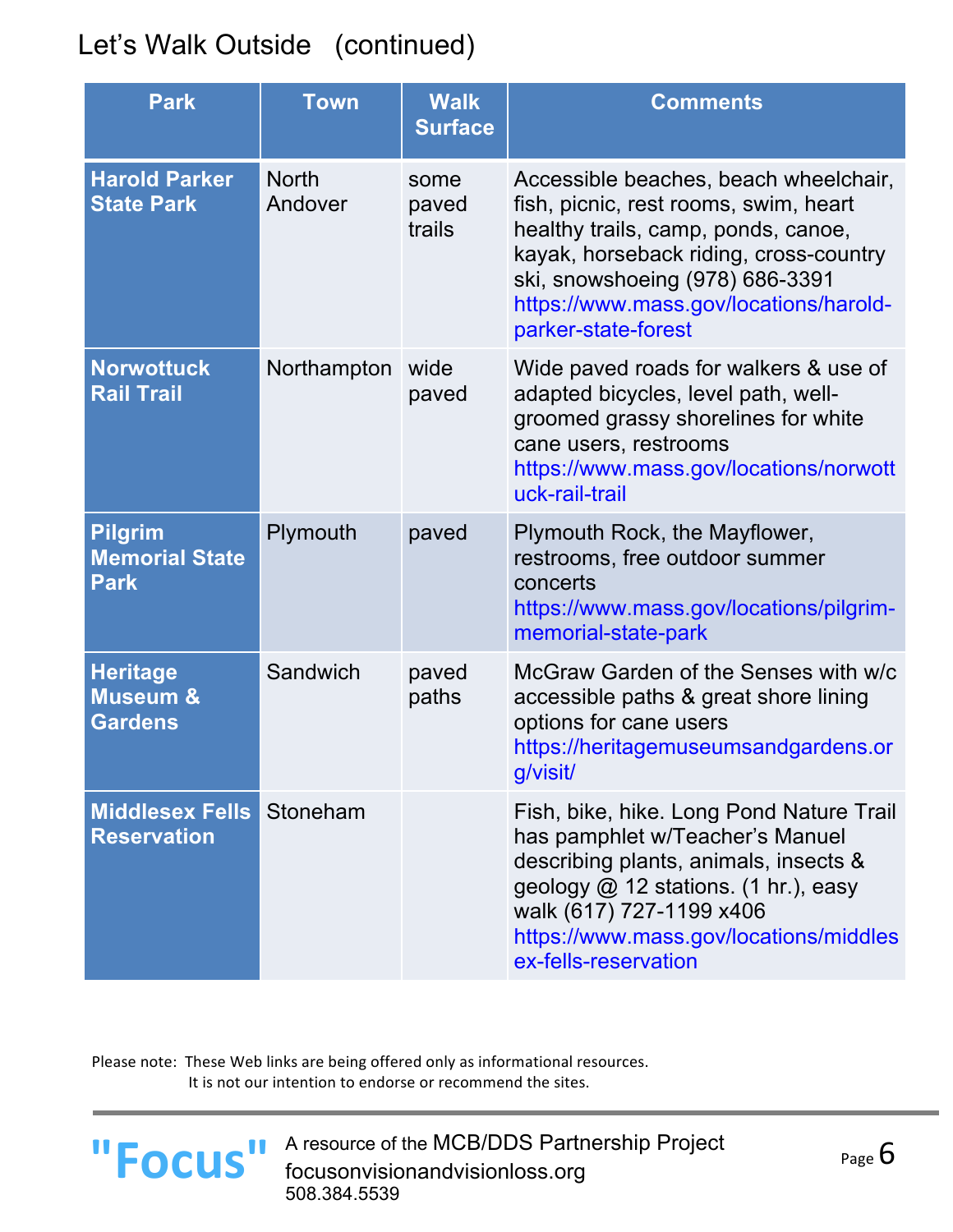| <b>Park</b>                                                | <b>Town</b>          | <b>Walk</b><br><b>Surface</b>                   | <b>Comments</b>                                                                                                                                                                                                                                                      |
|------------------------------------------------------------|----------------------|-------------------------------------------------|----------------------------------------------------------------------------------------------------------------------------------------------------------------------------------------------------------------------------------------------------------------------|
| <b>Wells State</b><br><b>Park</b>                          | Sturbridge           | stone<br>dust                                   | A 1-mile loop through forested area,<br>includes wetlands & historic stonework,<br>camping Yurts w/access. ramps, Mill<br>Pond Trail (1 mile)<br>https://www.mass.gov/locations/wells-<br>state-park                                                                 |
| <b>Gertrude</b><br><b>Boyden Wildlife</b><br><b>Refuge</b> | Taunton              | paved<br>road $\&$<br>wooded<br>trails          | Also called the 620 Spring Street Dam,<br>walkway by the pond to view wildlife<br>https://www.taunton-ma.gov/resident-<br>resources/pages/nature-parks                                                                                                               |
| <b>Watson Pond</b><br><b>State Park</b>                    | Taunton              | packed<br>dirt                                  | Picnic benches & grill pits, walking<br>trails, do a scavenger hunt, collect<br>leaves, pinecones for 'memory box',<br>etc. Listed as accessible but paths not<br>wide enough for wheelchair; restrooms<br>https://www.mass.gov/locations/watson<br>-pond-state-park |
| <b>Massasoit</b><br><b>State Park</b>                      | East<br>Taunton      | paved &<br>unpaved<br>road,<br>hiking<br>trails | Gates used to discourage vehicles so<br>walk around them,<br>https://www.mass.gov/locations/massas<br>oit-state-park                                                                                                                                                 |
| <b>Canalside Rail</b><br><b>Trail</b>                      | <b>Turners Falls</b> | packed<br>stone<br>dust                         | Swim, fish, walk, heart healthy trail,<br>accessible trail at summit (1/4 mile<br>loop)<br>https://www.mass.gov/locations/canalsi<br>de-rail-trail                                                                                                                   |

Please note: These Web links are being offered only as informational resources. It is not our intention to endorse or recommend the sites.